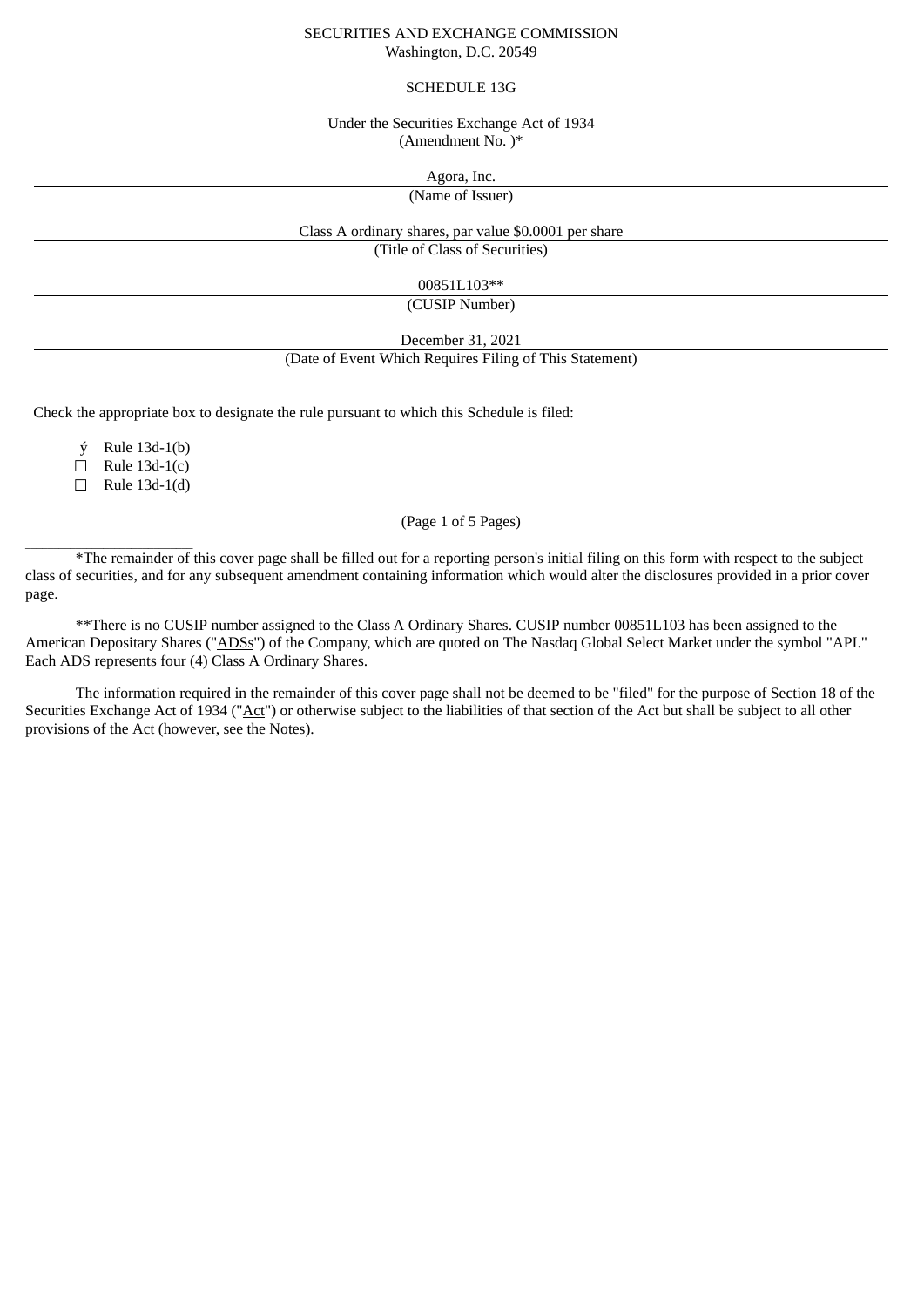|                                                                                                                                | <b>NAME OF REPORTING PERSON</b><br>HHLR Advisors, Ltd.                                             |                                                                     |  |  |  |
|--------------------------------------------------------------------------------------------------------------------------------|----------------------------------------------------------------------------------------------------|---------------------------------------------------------------------|--|--|--|
| $\overline{2}$                                                                                                                 | CHECK THE APPROPRIATE BOX IF A MEMBER OF A GROUP<br>(a) $\Box$<br>(b)                              |                                                                     |  |  |  |
| 3                                                                                                                              | <b>SEC USE ONLY</b>                                                                                |                                                                     |  |  |  |
| 4                                                                                                                              | CITIZENSHIP OR PLACE OF ORGANIZATION<br>Cayman Islands                                             |                                                                     |  |  |  |
| <b>NUMBER OF</b><br><b>SHARES</b><br><b>BENEFICIALLY</b><br><b>OWNED BY</b><br><b>EACH</b><br><b>REPORTING</b><br>PERSON WITH: | 5                                                                                                  | <b>SOLE VOTING POWER</b><br>20,000,000 Class A Ordinary Shares      |  |  |  |
|                                                                                                                                | 6                                                                                                  | <b>SHARED VOTING POWER</b><br>$-0-$                                 |  |  |  |
|                                                                                                                                | 7                                                                                                  | <b>SOLE DISPOSITIVE POWER</b><br>20,000,000 Class A Ordinary Shares |  |  |  |
|                                                                                                                                | 8                                                                                                  | <b>SHARED DISPOSITIVE POWER</b><br>$-0-$                            |  |  |  |
| 9                                                                                                                              | AGGREGATE AMOUNT BENEFICIALLY OWNED BY EACH REPORTING PERSON<br>20,000,000 Class A Ordinary Shares |                                                                     |  |  |  |
| 10                                                                                                                             | CHECK BOX IF THE AGGREGATE AMOUNT IN ROW (9) EXCLUDES CERTAIN SHARES                               |                                                                     |  |  |  |
| 11                                                                                                                             | PERCENT OF CLASS REPRESENTED BY AMOUNT IN ROW (9)<br>5.8%                                          |                                                                     |  |  |  |
| 12                                                                                                                             | TYPE OF REPORTING PERSON<br>IA                                                                     |                                                                     |  |  |  |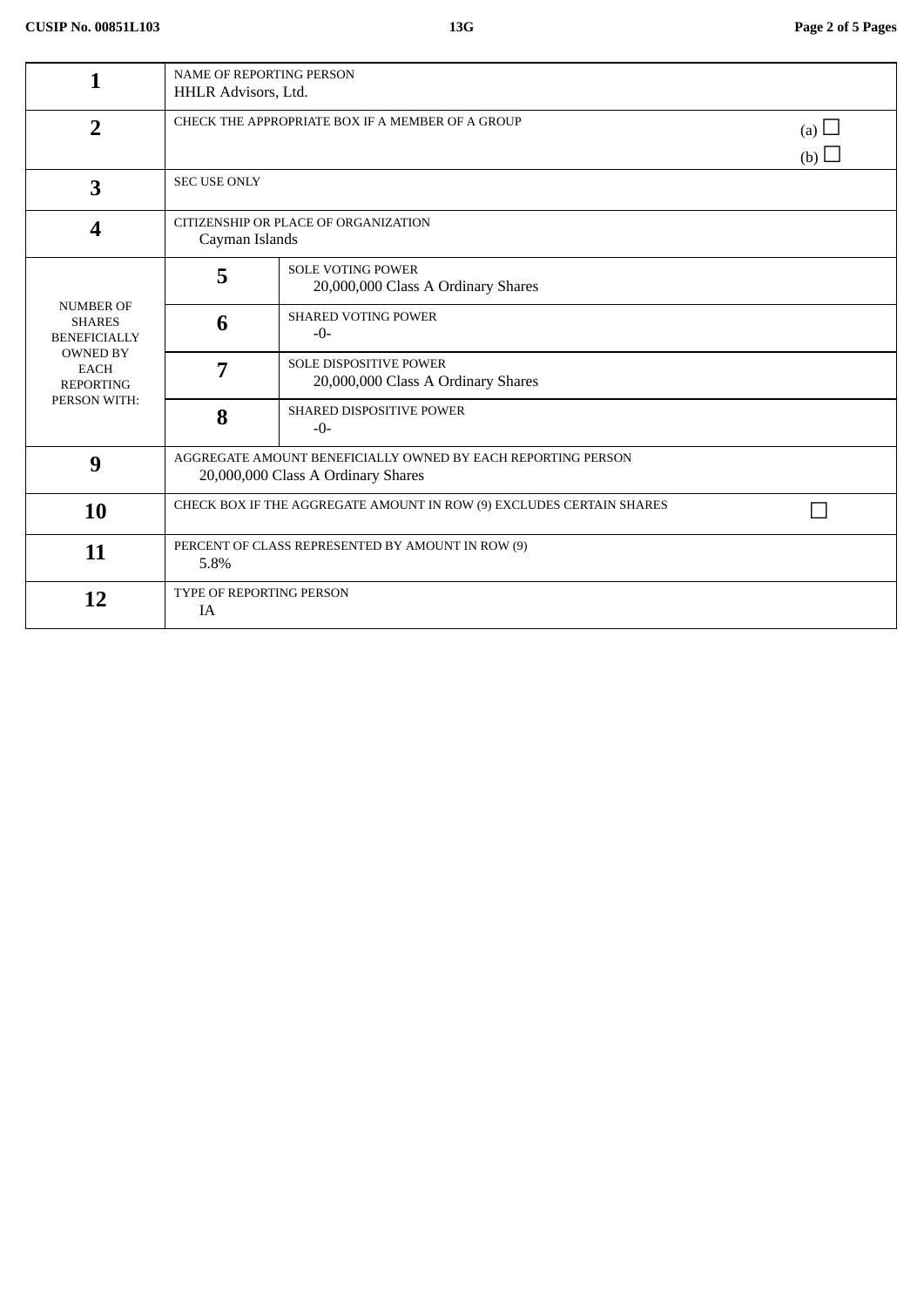| Item $1(a)$ . |                                                                                                                     | <b>NAME OF ISSUER</b>                                                                                                                                                                                                                                                                                                                                                                                                                                                                                                                                                                                                                                                          |                                                                                          |  |  |  |
|---------------|---------------------------------------------------------------------------------------------------------------------|--------------------------------------------------------------------------------------------------------------------------------------------------------------------------------------------------------------------------------------------------------------------------------------------------------------------------------------------------------------------------------------------------------------------------------------------------------------------------------------------------------------------------------------------------------------------------------------------------------------------------------------------------------------------------------|------------------------------------------------------------------------------------------|--|--|--|
|               |                                                                                                                     |                                                                                                                                                                                                                                                                                                                                                                                                                                                                                                                                                                                                                                                                                | The name of the issuer is Agora, Inc. (the "Company").                                   |  |  |  |
| Item $1(b)$ . |                                                                                                                     | ADDRESS OF ISSUER'S PRINCIPAL EXECUTIVE OFFICES<br>The Company's principal executive office is located at Floor 8, Building 12, Phase III of ChuangZhiTianDi, 333<br>Songhu Road, Yangpu District, Shanghai, People's Republic of China.                                                                                                                                                                                                                                                                                                                                                                                                                                       |                                                                                          |  |  |  |
| Item $2(a)$ . |                                                                                                                     | <b>NAME OF PERSON FILING</b><br>This Schedule 13G is filed by HHLR Advisors, Ltd., an exempted Cayman Islands company ("HHLR" or the<br>"Reporting Person"), with respect to the Class A Ordinary Shares (as defined in Item 2(d) below) represented by<br>ADSs held by HHLR Fund, L.P. ("HHLR Fund") and YHG Investment, L.P. ("YHG", together with HHLR Fund, the<br>"Hillhouse Entities"). HHLR acts as the sole investment manager of each of HHLR Fund and YHG. HHLR is<br>hereby deemed to be the sole beneficial owner of, and to solely control the voting and investment power of, the Class<br>A Ordinary Shares represented by ADSs held by the Hillhouse Entities. |                                                                                          |  |  |  |
| Item $2(b)$ . |                                                                                                                     | ADDRESS OF PRINCIPAL BUSINESS OFFICE OR, IF NONE, RESIDENCE<br>The address of the business office of the Reporting Person is Office #122, Windward 3 Building, Regatta Office Park,<br>West Bay Road, Grand Cayman, Cayman Islands, KY1-9006.                                                                                                                                                                                                                                                                                                                                                                                                                                  |                                                                                          |  |  |  |
| Item $2(c)$ . |                                                                                                                     | <b>CITIZENSHIP</b><br>Cayman Islands                                                                                                                                                                                                                                                                                                                                                                                                                                                                                                                                                                                                                                           |                                                                                          |  |  |  |
| Item $2(d)$ . |                                                                                                                     | TITLE OF CLASS OF SECURITIES<br>Class A ordinary shares, par value \$0.0001 per share (the "Class A Ordinary Shares").                                                                                                                                                                                                                                                                                                                                                                                                                                                                                                                                                         |                                                                                          |  |  |  |
| Item $2(e)$ . |                                                                                                                     | <b>CUSIP NUMBER</b><br>There is no CUSIP number assigned to the Class A Ordinary Shares. CUSIP number 00851L103 has been assigned<br>to the ADSs.                                                                                                                                                                                                                                                                                                                                                                                                                                                                                                                              |                                                                                          |  |  |  |
| Item 3.       | IF THIS STATEMENT IS FILED PURSUANT TO Rules 13d-1(b), OR 13d-2(b) OR (c), CHECK WHETHER<br>THE PERSON FILING IS A: |                                                                                                                                                                                                                                                                                                                                                                                                                                                                                                                                                                                                                                                                                |                                                                                          |  |  |  |
|               | (a)                                                                                                                 | $\Box$                                                                                                                                                                                                                                                                                                                                                                                                                                                                                                                                                                                                                                                                         | Broker or dealer registered under Section 15 of the Act;                                 |  |  |  |
|               | (b)                                                                                                                 | $\Box$                                                                                                                                                                                                                                                                                                                                                                                                                                                                                                                                                                                                                                                                         | Bank as defined in Section $3(a)(6)$ of the Act;                                         |  |  |  |
|               | (c)                                                                                                                 | $\Box$                                                                                                                                                                                                                                                                                                                                                                                                                                                                                                                                                                                                                                                                         | Insurance company as defined in Section 3(a)(19) of the Act;                             |  |  |  |
|               | (d)                                                                                                                 | $\Box$                                                                                                                                                                                                                                                                                                                                                                                                                                                                                                                                                                                                                                                                         | Investment company registered under Section 8 of the Investment Company Act of 1940;     |  |  |  |
|               | (e)                                                                                                                 | ý                                                                                                                                                                                                                                                                                                                                                                                                                                                                                                                                                                                                                                                                              | An investment adviser in accordance with Rule $13d-1(b)(1)(ii)(E)$ ;                     |  |  |  |
|               | (f)                                                                                                                 | $\Box$                                                                                                                                                                                                                                                                                                                                                                                                                                                                                                                                                                                                                                                                         | An employee benefit plan or endowment fund in accordance with Rule $13d-1(b)(1)(ii)(F);$ |  |  |  |
|               | (g)                                                                                                                 | $\Box$                                                                                                                                                                                                                                                                                                                                                                                                                                                                                                                                                                                                                                                                         | A parent holding company or control person in accordance with Rule $13d-1(b)(1)(ii)(G);$ |  |  |  |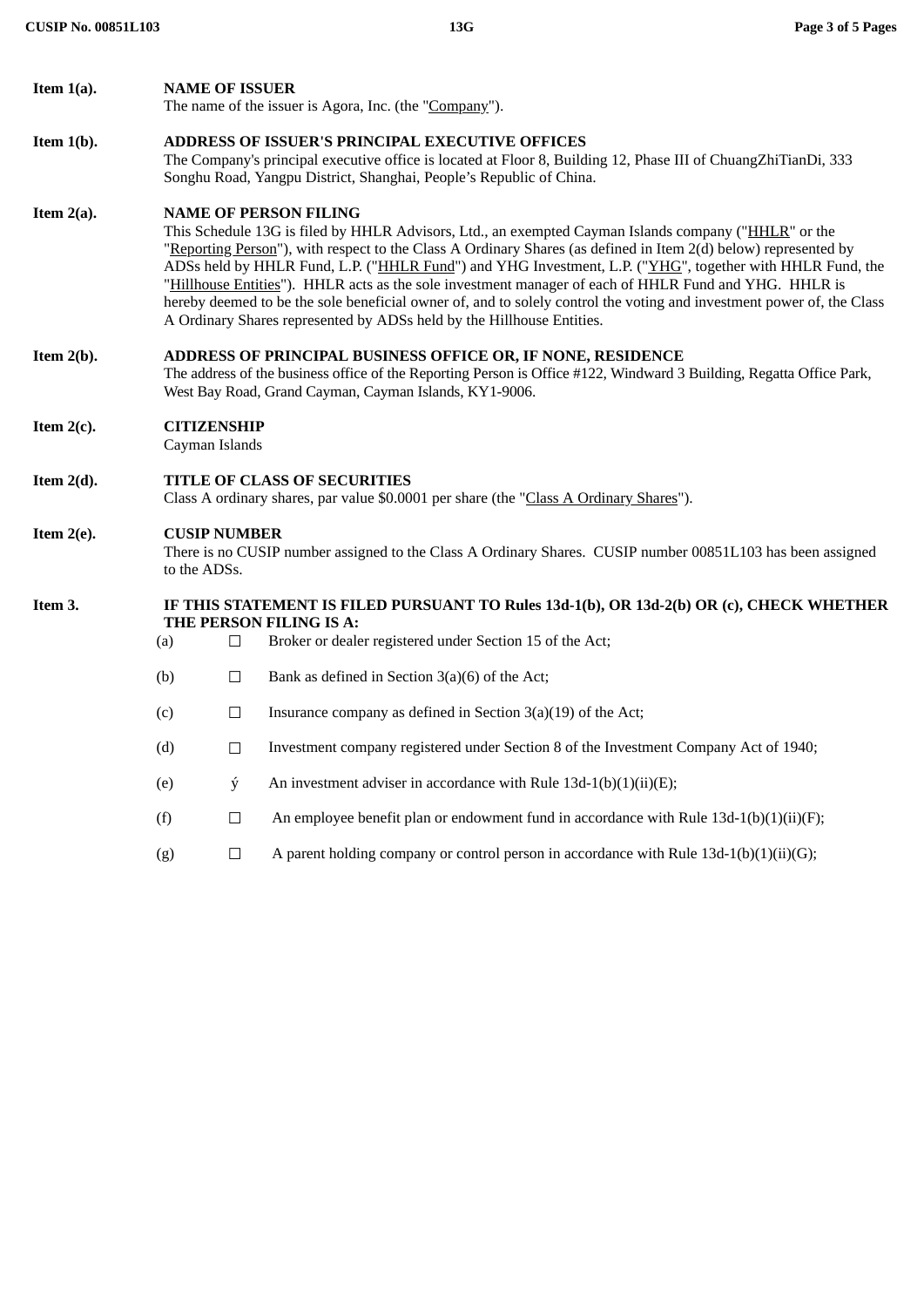|          | (h)                                                                                                                                                                                                                                                                                                                             | $\Box$                                                                                    | A savings association as defined in Section 3(b) of the Federal Deposit Insurance Act;                                                                                                                                                            |  |  |  |
|----------|---------------------------------------------------------------------------------------------------------------------------------------------------------------------------------------------------------------------------------------------------------------------------------------------------------------------------------|-------------------------------------------------------------------------------------------|---------------------------------------------------------------------------------------------------------------------------------------------------------------------------------------------------------------------------------------------------|--|--|--|
|          | (i)                                                                                                                                                                                                                                                                                                                             | $\Box$                                                                                    | A church plan that is excluded from the definition of an investment company under Section $3(c)(14)$<br>of the Investment Company Act;                                                                                                            |  |  |  |
|          | (j)                                                                                                                                                                                                                                                                                                                             | $\Box$                                                                                    | A non-U.S. institution in accordance with Rule $13d-1(b)(1)(ii)(J)$ ;                                                                                                                                                                             |  |  |  |
|          | (k)                                                                                                                                                                                                                                                                                                                             | $\Box$                                                                                    | Group, in accordance with Rule $13d-1(b)(1)(ii)(K)$ .                                                                                                                                                                                             |  |  |  |
|          |                                                                                                                                                                                                                                                                                                                                 | If filing as a non-U.S. institution in accordance with Rule $13d-1(b)(1)(ii)(J)$ , please |                                                                                                                                                                                                                                                   |  |  |  |
| Item 4.  | <b>OWNERSHIP</b><br>The percentage set forth in this Schedule 13G is calculated based upon an aggregate of 347,302,624 Class A Ordinary<br>Shares reported to be issued and outstanding as of December 31, 2020, as reported in the Company's Form 20-F filed<br>with the Securities and Exchange Commission on March 26, 2021. |                                                                                           |                                                                                                                                                                                                                                                   |  |  |  |
|          | The information required by Items $4(a) - (c)$ is set forth in Rows 5 - 11 of the cover page for the Reporting Person and<br>is incorporated herein by reference.                                                                                                                                                               |                                                                                           |                                                                                                                                                                                                                                                   |  |  |  |
| Item 5.  |                                                                                                                                                                                                                                                                                                                                 | <b>OWNERSHIP OF FIVE PERCENT OR LESS OF A CLASS</b><br>Not applicable.                    |                                                                                                                                                                                                                                                   |  |  |  |
| Item 6.  |                                                                                                                                                                                                                                                                                                                                 | <b>OWNERSHIP OF MORE THAN FIVE PERCENT ON BEHALF OF ANOTHER PERSON</b><br>See Item 2.     |                                                                                                                                                                                                                                                   |  |  |  |
| Item 7.  | IDENTIFICATION AND CLASSIFICATION OF THE SUBSIDIARY WHICH ACQUIRED THE<br>SECURITY BEING REPORTED ON BY THE PARENT HOLDING COMPANY OR CONTROL PERSON<br>Not applicable.                                                                                                                                                         |                                                                                           |                                                                                                                                                                                                                                                   |  |  |  |
| Item 8.  | <b>IDENTIFICATION AND CLASSIFICATION OF MEMBERS OF THE GROUP</b><br>Not applicable.                                                                                                                                                                                                                                             |                                                                                           |                                                                                                                                                                                                                                                   |  |  |  |
| Item 9.  | <b>NOTICE OF DISSOLUTION OF GROUP</b><br>Not applicable.                                                                                                                                                                                                                                                                        |                                                                                           |                                                                                                                                                                                                                                                   |  |  |  |
| Item 10. |                                                                                                                                                                                                                                                                                                                                 | <b>CERTIFICATION</b>                                                                      | The Reporting Person hereby makes the following certification:                                                                                                                                                                                    |  |  |  |
|          |                                                                                                                                                                                                                                                                                                                                 |                                                                                           | By signing below the Reporting Person certifies that, to the best of its knowledge and belief, the securities referred to<br>above were acquired and are held in the ordinary course of business and were not acquired for the purpose of or with |  |  |  |

above were acquired and are held in the ordinary course of business and were not acquired for the purpose of or with the effect of changing or influencing the control of the issuer of the securities and were not acquired and are not held in connection with or as a participant in any transaction having that purpose or effect.